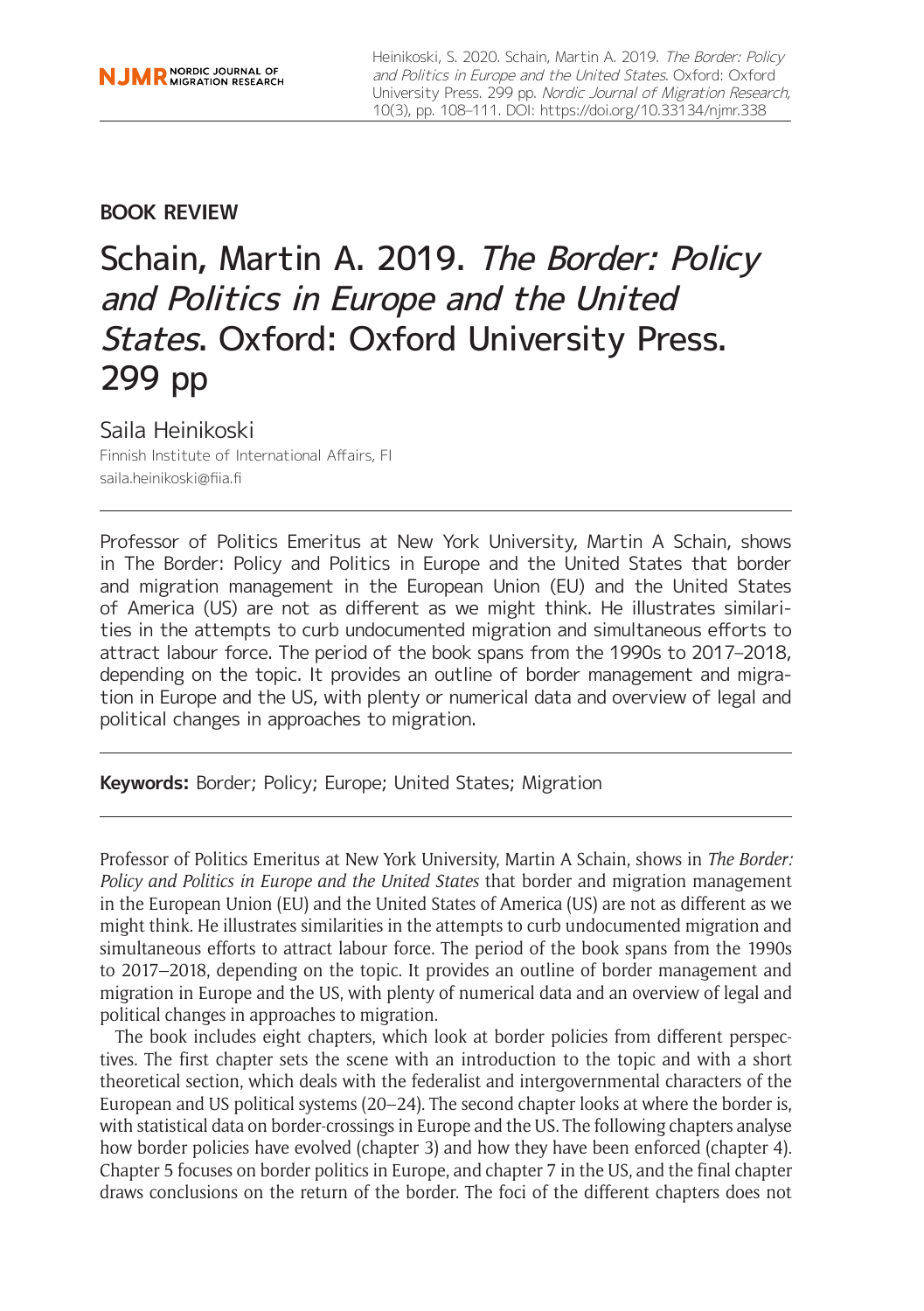become immediately clear, especially when looking at the list of contents with consecutive subtitles, such as 'Border Policies: Open and Closed Gates' (chapter 3), 'The Shaping of Policy' (chapter 4), and 'The Hard Arm of the State: Policing the Border' (chapter 5).

The book deserves praise for its useful comparison of the migration data and policies in Europe and the US. It could be described as contemporary history from a comparative perspective, and the style is similar to Schain's book comparing immigration politics in France, the United Kingdom (UK), and the US (Schain 2008). In *The Border*, too, much focus in Europe is on the UK and France, but there is also a short section devoted to the Netherlands (168–170). Southern European states represent those who bear the largest burden and Eastern European countries those who try to evade their responsibility. Schain cites problems in European border management, such as the lack of power and authority of Frontex, for which he uses the old title: European Agency for the Management of Operational Cooperation at the External Borders of the member states of the EU (e.g., 174–175). In addition to the pre-2016 title (instead of the current European Border and Coast Guard Agency), the other aspects of the 2016 Frontex Regulation (2016/1624) are neither observed, such as more powers and the rapid reaction pool of 1,500 officers.

The book interestingly discusses the so-called liberal paradox of James F. Hollifield (2004), according to which 'the economic logic of liberalism is one of openness, but the political and legal logic is one of closure' (36). This means that borders are becoming more open for trade but more closed for people. The phenomenon is also visible in statistics presented in the book; the flow of trade has increased far more rapidly than the flow of people, and border closings seem to have very little impact on cross-border trade. People's movement appears a concession that has been made in order to enable fluent freight transport and the European Single Market.

One of the differences Schain finds in the European and American approaches is that while the US aims to have strict control over who enters the territory, European countries more often detect 'illegal stays' within Europe rather than 'illegal border-crossings'. In the European Union, there are also inspections at workplaces, and employers face sanctions for employing undocumented stayers (126–127). In the US, there is much less emphasis on worksite inspections, but it is more difficult to enter the country without valid grounds. Due to the emphasis of EU member states on their border sovereignty, the European Union has not put similar resources on border surveillance in the Southern border. Schain also notes that many of the irregular migrants in Europe are overstayers who have come to Europe with a valid visa but stayed beyond its validity (71). It will, however, become easier to identify these persons once the electronic Entry/Exit System with a Europe-wide database on third-country nationals' entry and exit to Schengen Area is implemented, perhaps in 2021 (see Regulation 2017/2226). As Schain describes, this and other electronic systems move the border away from the physical border, as an individual's movement is regulated by database entries before and after the actual border crossing.

The approach of the book seems problem-oriented. The first chapter is titled 'The Problem of the Border' and chapter 3 includes sections 'The Problem of the Common European Frontier' and 'The Problem of Free Movement'. Mobility and borders appear as problems, where borders threaten mobility and mobility threatens borders. Europe has tried to solve this by removing internal borders in the Schengen Area, encouraging intra-European movement, and simultaneously enforcing external borders to discourage movement into Europe. Schain often discusses intra- and extra-European migration together, outlining how intra-EU migration represents the majority of migration within the EU and the inflow of third-country nationals in proportion to population is actually larger in the US than in Europe (27–31).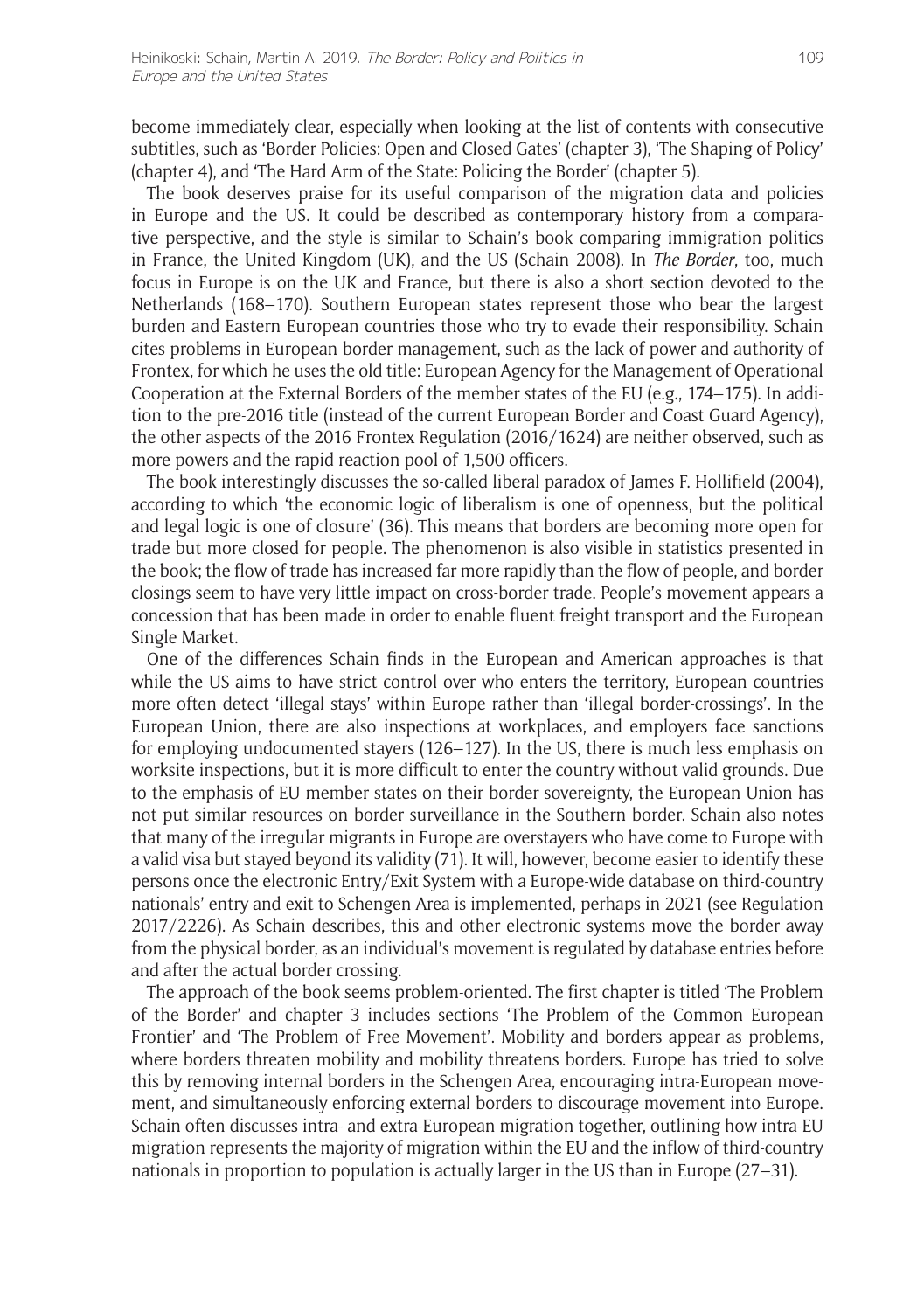Despite the obvious merits of the book, it fails to fully capture all the dimensions of the free movement system of the European Union. One can find issues that are outdated or even incorrect, especially with regard to free movement policies. For example, the book first outlines that all EU citizens, regardless of Schengen, have the right to move freely for employment and then continues: 'For those countries that are party to the Schengen Agreement, their citizens also have the right to cross internal borders for any purpose, and to remain up to three months' (32). The author may have tried to point out that the citizens of non-EU Schengen states also have the right to remain for up to three months. In reality, the right to free movement equally applies to all EU citizens and citizens of European Economic Area countries (Iceland, Norway, and Liechtenstein) and is not dependent on Schengen membership. States' participation in the Schengen Area only determines whether there is passport control at the border with other EU countries, but it does not affect the right to free movement.

The book can be recommended to anyone interested in the comparison of European and US approaches to migration. It includes a good overview of statistics and general tendencies in border management and migration policies. It shows how irregular migrants in Europe are often detected as staying without a valid residence permit (such as overstaying their visa), how the US puts much more effort in border surveillance, and how both the EU and the US have enhanced the management of their Southern borders. However, despite more controls for the mobility of people, cross-border trade is constantly increasing and seems to be unaffected by these controls. Human mobility ultimately appears as a side-effect of cross-border trade. The closed borders due to Covid-19 confirm this: while borders remain closed for people, the movement of goods (such as face masks) has become even more important.

#### **Competing Interests**

The author has no competing interests to declare.

### **References**

- **Hollifield, JF.** 2004. The Emerging Migration State. *The International Migration Review*, 38(3): 885–912. DOI:<https://doi.org/10.1111/j.1747-7379.2004.tb00223.x>
- **Regulation (EU).** 2016/1624 of the European Parliament and of the Council of 14 September 2016 on the European Border and Coast Guard. 2016. *Official Journal of the European Union*, L251: 1.
- **Regulation (EU).** 2017/2226 of the European Parliament and of the Council of 30 November 2017 establishing an Entry/Exit System (EES) to register entry and exit data and refusal of entry data of third-country nationals crossing the external borders of the Member States and determining the conditions for access to the EES for law enforcement purposes. 2017. *Official Journal of the European Union*, L327: 20.
- **Schain, M.** 2008. *The Politics of Immigration in France, Britain, and the United States: A Comparative Study*. Basingstoke: Palgrave Macmillan. DOI: [https://doi.](https://doi.org/10.1057/9780230616660) [org/10.1057/9780230616660](https://doi.org/10.1057/9780230616660)